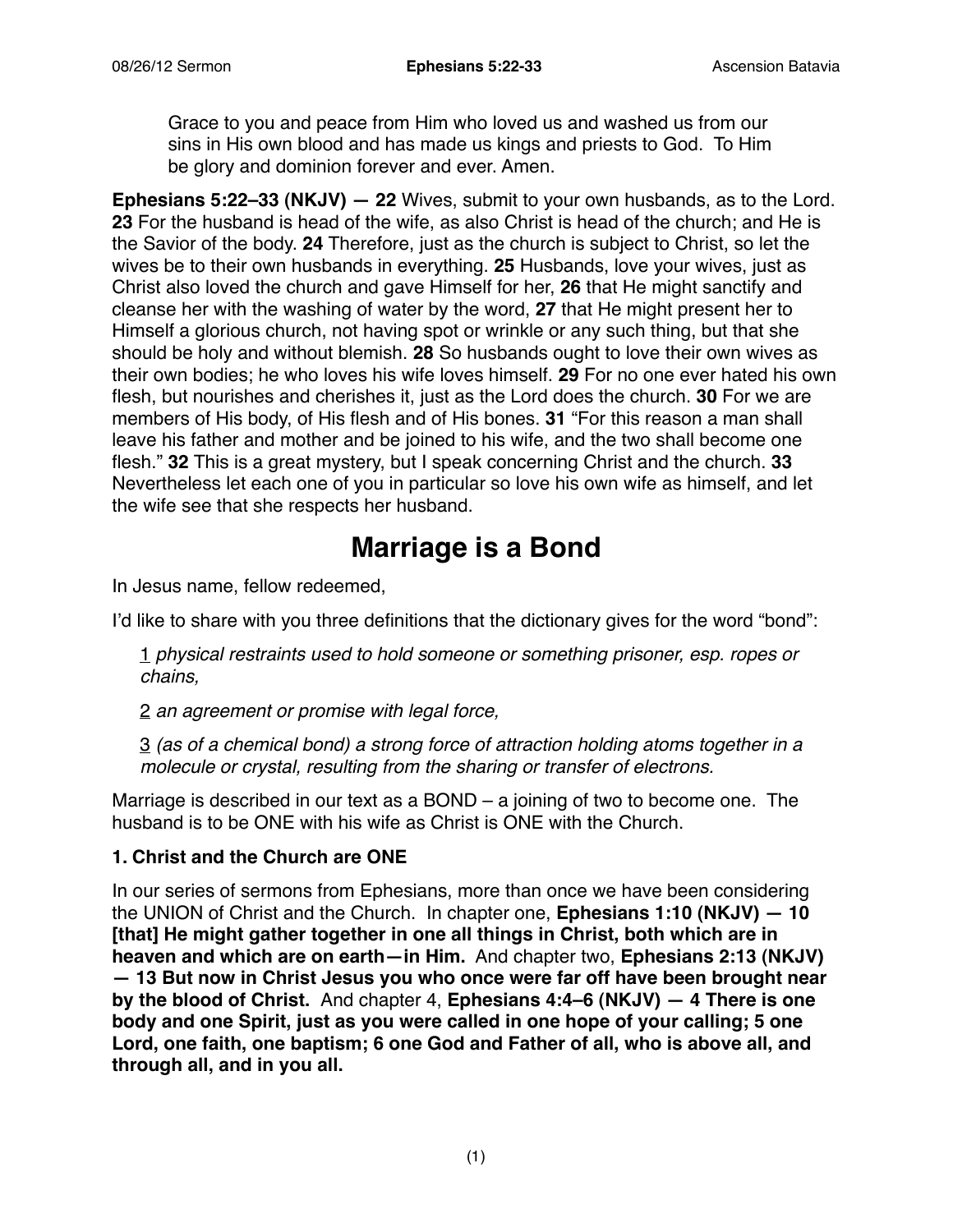The Church is ONE. As Scripture reveals, the Church is the invisible body of all believers united, bonded together to each other in One Holy Christian Church with ONE head – the Lord Jesus Christ: (**v.23b**). Considering those three definitions just mentioned, which definition describes the bond of Christ and the Church? What is it that binds the Church to Christ to be ONE?

For good reason Scripture describes your redemption as "reconciliation" – a word which means "to bring together." Apart from Christ's reconciliation, we find only separation. **Isaiah 59:2 (NKJV) — 2 But your iniquities have separated you from your God; And your sins have hidden His face from you, So that He will not hear.**

To reconcile the Church to Himself, make the two become ONE, to bring sinners to peace with God, a sacrifice was needed; Jesus had to give Himself. (**v.25b–26**).

When combined with other Scripture references, the word, "washing," used here can mean nothing other than baptism. First of all, "water" is mentioned. Second of all, this is the same word used by Paul in his letter to Titus – **Titus 3:5 (NKJV) — 5 not by works of righteousness which we have done, but according to His mercy He saved us, through the washing of regeneration and renewing of the Holy Spirit,**

God saved us, as it says, through this washing of rebirth. Baptism, then, may be thought of as your wedding ceremony – the timeless marriage of Christ and the Church. **Galatians 3:27 (NKJV) — 27 For as many of you as were baptized into Christ have put on Christ.**

Christ has washed you, presented you spotless, a glorious and unblemished bride, clothed only with His righteousness. **Isaiah 61:10 (NKJV) — 10 He has clothed me with the garments of salvation, He has covered me with the robe of righteousness, … as a bride adorns herself with her jewels.**

Christ and the Church are ONE. (**v.31b-32**) The English Standard Version translates: "This mystery is great and I am saying that it refers to Christ and the Church." Think about this. Think about how intimate is your union to Jesus – it is as intimate as marriage – the "mysterious union." The two have become ONE.

But just what does it mean to be ONE with Christ? What establishes and preserve this marriage bond? Marriage is often called a commitment. Is this bond preserved by your commitment to the bridegroom? Our life has shown anything but. By our thoughts and actions we have shown more desire to desert then to deserve. Our flesh sees this marriage only as a burden. Our flesh looks with longing eyes at the world around us, where the grass is supposedly greener. Our flesh craves the many pleasures we could be enjoying apart from our bond to Christ. If not for the undeserved love of our Savior Jesus, we are found adulterers.

Understand now, dear Christians, the great power of baptism. Understand how this is a MEANS OF GRACE – the gospel through means of Word and Sacrament. … through earthly means He bring us His grace; He bring us the forgiveness of sins. Just like the Lord's Supper uses an earthly element to work heavenly miracles through bread and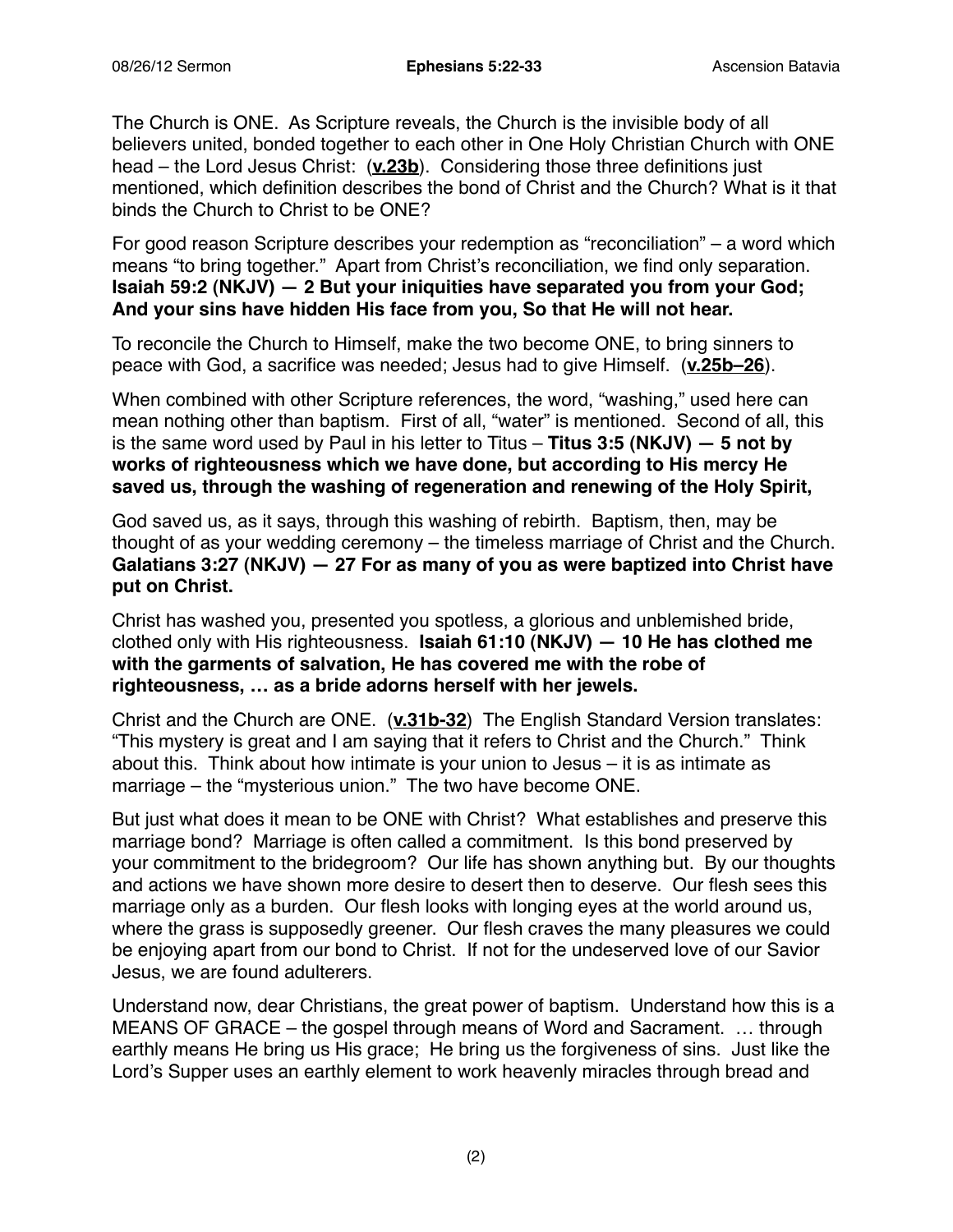wine, so also baptism brings the heavenly gift of God's kingdom through the "washing of water by the word."

Through the word baptism brings you heavenly gifts. For a gift is just that  $- A GIFT$ ... something that does not depend on me. It neither comes to me because of my worthiness – for I have none. Nor is it withheld because of my unworthiness – for then we would all be lost.

If it were up to us, we would have left this marriage long ago – but Christ is the constant reconciler. Here is a marriage that will last – for unlike so many failed marriages, it rests not in earthly things, but in the perfect love of Christ. In an unconditional love (for that is the definition of "grace") Jesus calls us back, welcomes us into open arms.

We cannot define this BOND by definition #1 – *physical restraints used to hold someone or something prisoner*. Nor can we use definition #2 – *an agreement or promise with legal force.* Jesus exercises His headship by serving, by sacrifice, by giving Himself that by any means, He might save you. It would be more fitting to see this bond in the chemical definition: *a strong force of attraction holding atoms together, resulting from the sharing or transfer of electrons.* The bond of attraction, not by looks or outward things, but through the sharing of the forgiveness of sins and the attractive power of the gospel.

What could better motivate a fear and love response?

We bow to Him not by constraint. We are ONE not by force or imprisonment. We serve Him in the thankfulness, in love, as the body serves the head. Our life in Christ is a response – a response of unconditional fear and faith. Let us serve Him only, as the bride who adores no other husband, for no other husband, nothing this world could offer can compare with the eternal wedding feast our Savior has provided.

**Revelation 19:7–9 (NKJV) — 7 Let us be glad and rejoice and give Him glory, for the marriage of the Lamb has come, and His wife has made herself ready." 8 And to her it was granted to be arrayed in fine linen, clean and bright, for the fine linen is the righteous acts of the saints. 9 Then he said to me, "Write: ʻBlessed are those who are called to the marriage supper of the Lamb!' "**

Christ and the Church are ONE.

#### **2. Husband and Wife are ONE**

Getting back to our definitions of the concept "BOND", let's apply it to our earthly marriages … which of these definition would we use to describes the bond of husband and wife?

So often the world seems to define marriage according to definition #1 – *physical restraints used to hold someone or something prisoner.* Hence the phrase: "ball and chain."

Our pride and sinful flesh are no different. Your flesh refuses to be tied down. He wants to break loose. He sees marriage or any calling of God an imprisonment holding him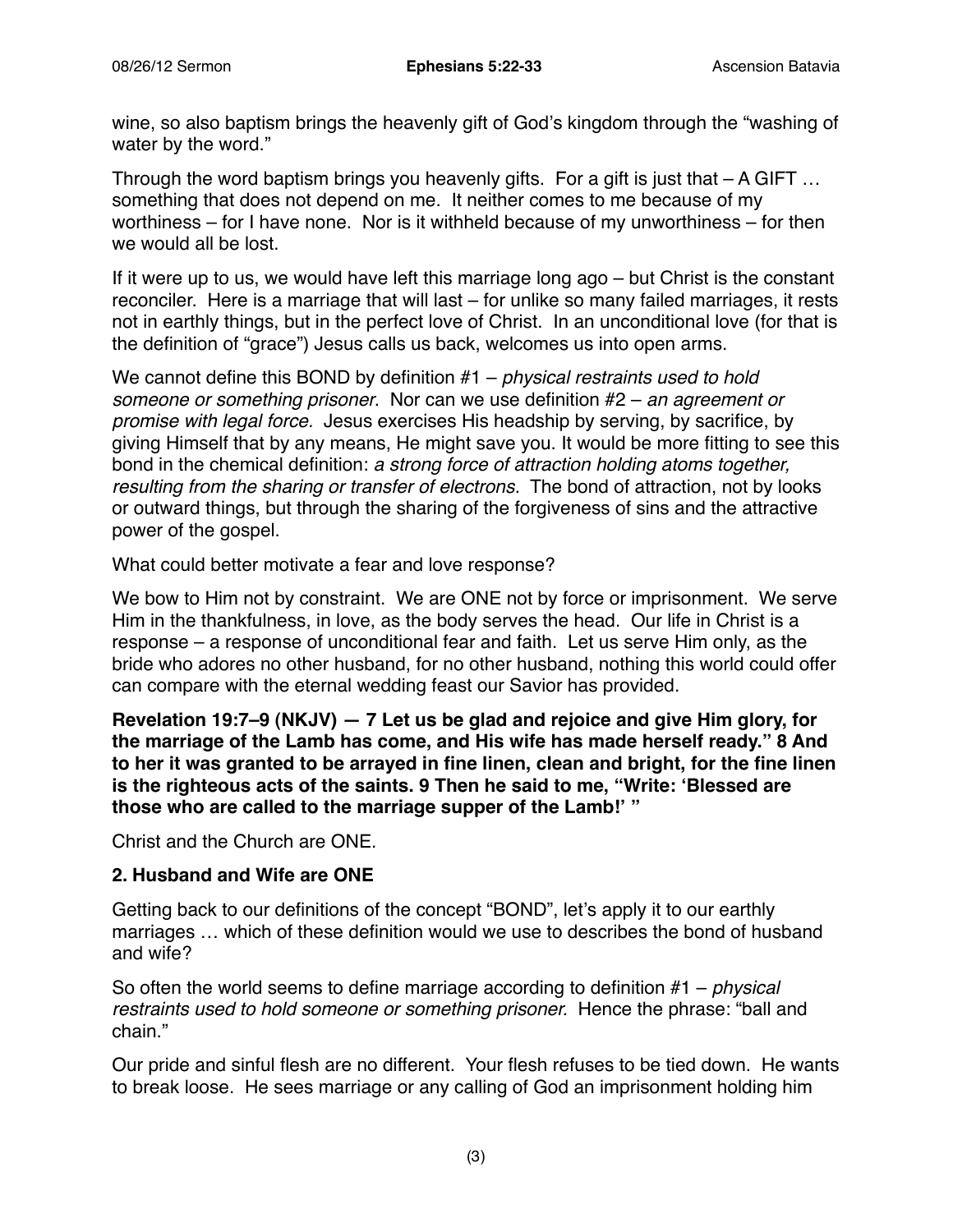back. This is why it is tempting to look at this bond as nothing more than a legal obligation, a contract.

Maybe you've seen the show "Everybody Loves Raymond." In one of the episodes, after a trip, a suitcase left at the bottom of the stairs. The husband and wife, Ray and Deborah, both expect the other person to take the bag upstairs and unpack it. So there it sits, as Ray and Deborah walk past it day after day, pretending to ignore it as the animosity builds and builds. It builds to the point that when Ray leaves on a business trip, he makes sure Deborah will no longer ignore it by leaving the bag behind with a piece of moldy cheese in it. Finally an argument explodes. Why didn't you take it? Well, why didn't you? Deborah begins referring to all the things she does around the house and how little Ray does, while Ray responds coldly by saying that this is her job.

How typical it is of our me centered mind. Not just marriage, but we see this in most every relationship we have. Our natural mind is a very good score keeper. Either we know why we aren't responsible, or we know why the other person is. Maybe we keep it suppressed for some time, but when the suitcase at the bottom of the stairs finally can be ignored no more, out comes the score cards. Either – you NEVER unpack the suitcase after a trip, OR – I ALWAYS unpack the suitcase. Looking at our Christian life as a score card is only to see legal obligations.

(**v.31**) Jesus added in Matt. 19 "Therefore what God has joined together, let not man separate." God that creates this BOND of husband and wife. The husband and wife are not ONE on paper only. "The two shall become one flesh." Leaving father and mother they form a whole new family – a new UNIT. They are to be ONE in every way.

## (**v.24,25**)

How often this relationship is misconstrued in our society. Many argue this passage is outdated because it teaches some sort of inferiority of women. Notice, though, quite the opposite is being said – after all, Christ Jesus our Lord "**did not come to be served, but to serve, and to give His life a ransom"** (Matt. 20:28). In Philippians we read that, in Jesus, God humbled Himself and took the form of a slave. This is what it means to be head of the wife – to serve – to love her so much that you are willing to yourself in order to serve her, to save her, to rescue her from every trouble, every bad day, every struggle. And in Christ, the husband finds a reason to repent, to see how he has not really done this as He should. In Christ is found forgiveness and motivation to improve. (**v.28**)

Just as with the Church, what could better motivate a godly response than unconditional love? Men are no where called to put the wife into submission. Men are not called to be master or dictator. Instead the call to submit is the wife's alone. It is her act of love for Christ that will in turn show fear and trust for the husband God has given her. And in Christ, the wife finds a reason to repent, having seen the failure to respect the husband as the Church does to Christ. In Christ is found forgiveness and motivation to improve.

Perhaps we can see then the best definition for the BOND of marriage in the chemical definition, #3 – *the strong force of attraction holding atoms together in a molecule or crystal, resulting from the sharing or transfer of electrons.* After all, the attraction that